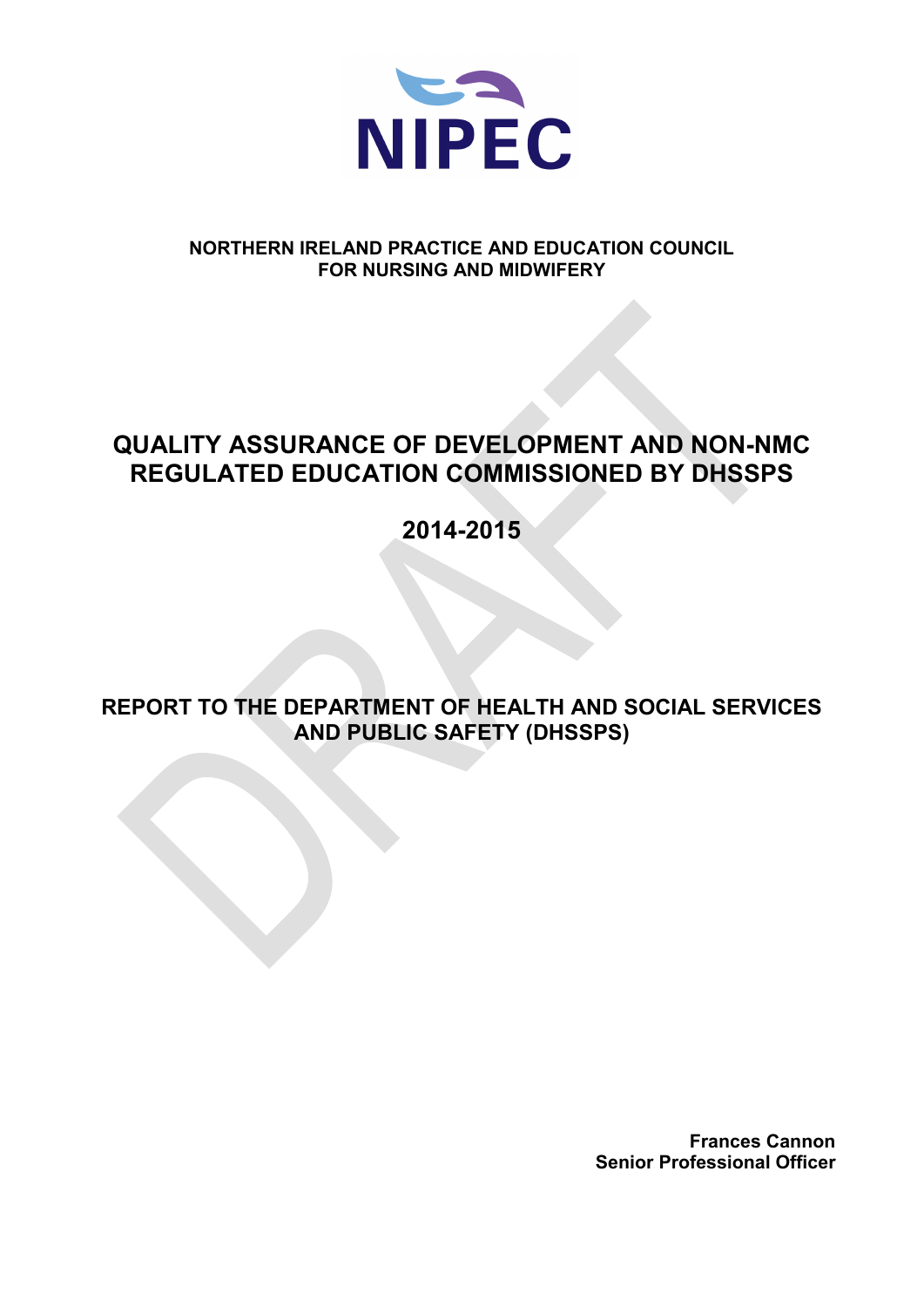## **1.0 Introduction**

- 1.1 NIPEC's statutory functions include the promotion of:
	- high standards in education and training of nurses and midwives
	- professional development of nurses and midwives.[1](#page-1-0)

It has, therefore, been agreed with the DHSSPS that NIPEC will, on an annual basis, quality assure a sample of DHSSPS-funded development and education activities. The monitoring is undertaken in accordance with the revised framework, *The Quality Assurance Framework for DHSSPS Commissioned Development and Education (revised 2011) (Non-NMC Registered or Recorded),* (Appendix 1, page 5).

1.2 The monitoring cycle operates from  $1<sup>st</sup>$  October to  $30<sup>th</sup>$  September each year. In the monitoring year 2013-2014, it was agreed with the DHSSPS that NIPEC would monitor a variety of DHSSPS commissioned programmes across the approved education providers. The programmes and providers are set out in Table 1.

**Table 1: Education providers and programmes agreed for monitoring in 2014-2015 monitoring year**

| <b>Education Provider</b>              | <b>Programme Title</b>                                                                                                                                       |
|----------------------------------------|--------------------------------------------------------------------------------------------------------------------------------------------------------------|
| Queen's University Belfast (QUB)       | Administration of Systemic Anticancer<br>Therapies - SAM                                                                                                     |
| <b>University of Ulster (Ulster)</b>   | Development of Practice in Healthcare<br>$\bullet$<br>$(DPHC) - SAM$                                                                                         |
| <b>Clinical Education Centre (CEC)</b> | Dementia Awareness – 1 day programme<br>$\bullet$<br>Dementia: The virtual world Promoting<br>$\bullet$<br>Understanding and Compassion - 1 day<br>programme |
| <b>5 HSC Trusts</b>                    | Advanced Life Support (Later stepped<br>down: see para 3)                                                                                                    |

1.3 In total five programmes were selected for monitoring during the monitoring cycle January to September 2015 (see Table 1). It was anticipated that the Advanced Life Support programme would be monitored across the five HSC Trusts.

<span id="page-1-0"></span> <sup>1</sup> Health and Personal Social Services (2002 Act) (Commencement) Order (Northern Ireland) 2002 refers, SR 2002 No 311 (C.25)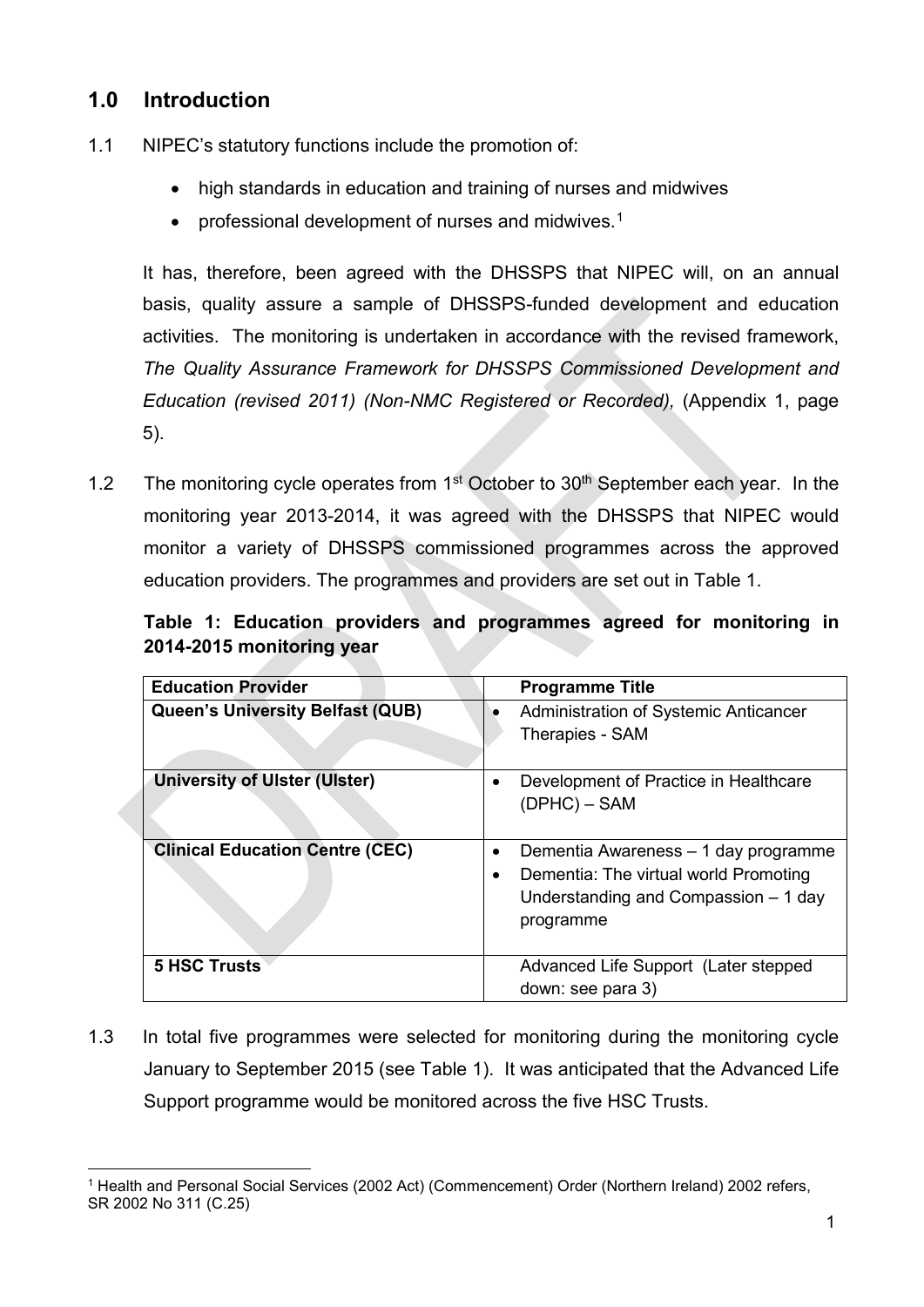1.4 This year education providers were asked to submit a progress report detailing progress against matters for action in relation to the eight programmes monitored during the monitoring cycle 2013-14. The programmes are set out in Table 2.

| <b>Education Provider</b>               | <b>Programme Title</b>                                 |
|-----------------------------------------|--------------------------------------------------------|
| <b>Queen's University Belfast (QUB)</b> | <b>Endoscopy &amp; Related Procedures</b><br>$\bullet$ |
|                                         | Principles of Critical Care in Midwifery<br>$\bullet$  |
| <b>University of Ulster (Ulster)</b>    | Insulin Initiation and adjustment in<br>$\bullet$      |
|                                         | Paediatric Diabetes Care Level 7                       |
|                                         | Case Management/Chronic Disease<br>٠                   |
|                                         | Management                                             |
| <b>Royal College of Nursing (RCN)</b>   | Preparing for Ward Manager Post -                      |
|                                         | Developing skills for the complex world of             |
|                                         | today                                                  |
| <b>Clinical Education Centre (CEC)</b>  | Fluid Management in Children and Young<br>$\bullet$    |
|                                         | People (from one month of age up to 16                 |
|                                         | years only)                                            |
|                                         | Care Planning 1 day workshop<br>$\bullet$              |
|                                         | Safeguarding Children Level 1                          |

| Table 2: Education Providers and programmes monitored in 2013-2014 |  |
|--------------------------------------------------------------------|--|
|--------------------------------------------------------------------|--|

A summary of progress against actions is detailed at Section 7.0.

## **2.0 Monitoring process**

- 2.1 The NIPEC Senior Professional Officer, who has lead responsibility for the coordination of the quality assurance process, completed the monitoring visits with a team of NIPEC Senior Professional Officers. All development and education activities were evaluated against the eight criteria in the *DHSSPS Quality Assurance (QA) Framework (revised 2011*).
- 2.2 Each monitoring visit was concluded within a period of four hours, and was conducted by two assessors.
- 2.3 The monitoring activity involves the following:
	- $\triangleright$  Education providers are furnished with the names of the education programmes to be monitored and details of the monitoring process
	- $\triangleright$  Education providers are advised regarding the submission of the relevant documentary evidence to NIPEC to support the monitoring process, prior to a monitoring visit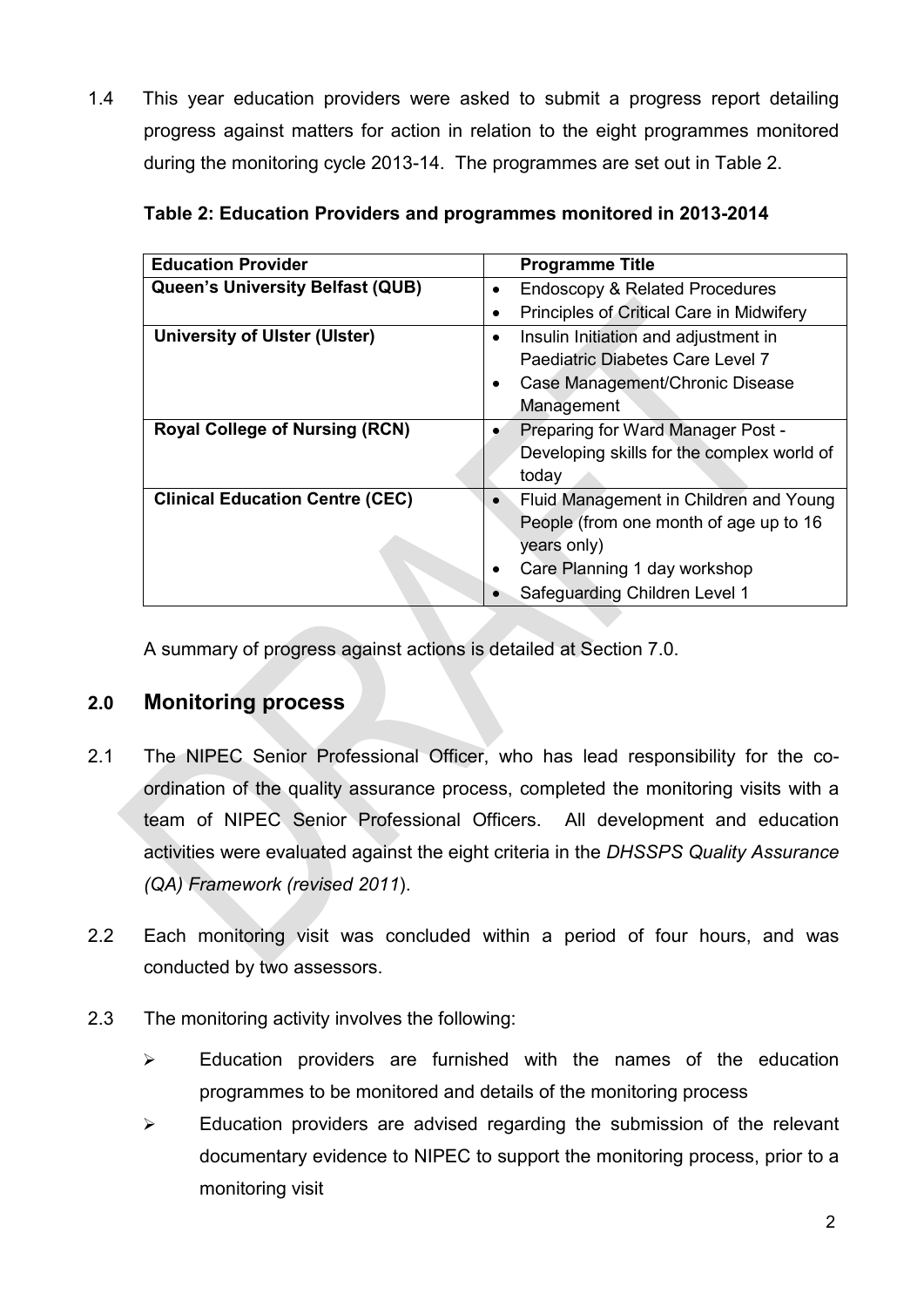- $\triangleright$  NIPEC receive and review the documentary evidence from the education provider in advance of the monitoring visit
- $\triangleright$  A monitoring visit to each education provider is undertaken, for the purpose of meeting with the programme planners, managers, and participants, where possible
- $\triangleright$  Informal verbal feedback is given to the education provider at the conclusion of the visit
- $\triangleright$  A written report is sent to the education provider in respect of the programme/s monitored; this includes a summary report and recommendations/actions, if applicable
- $\triangleright$  Education providers are given the opportunity to review the report for accuracy, before it is finalised.

#### **3.0 Monitoring outcomes**

- 3.1 In regard to the ALS programme selected for monitoring across the five HSC trusts it became apparent as NIPEC proceeded with the monitoring process that the ALS programme is already closely regulated by the Resuscitation Council United Kingdom (RCUK) and the following is in place as standard practice;
	- 1. Centres where the ALS programme is run are assessed regularly to ensure they are suitable venues
	- 2. Prior to becoming an ALS instructor, individuals are 'selected' according to assessment, they attend the GIC generic instructor's course run by RCUK then they complete 2 supervised courses. Instructors must teach on 2 courses per year to maintain instructor status and are reassessed every 4 years
	- 3. RCUK provide criteria regarding who should attend ALS training i.e. staff from acute areas
	- 4. Each course has a medical director and course co-ordinator who oversee the course and deal with any issues around performance
	- 5. The course programme / structure and evaluation are consistent. The material and content is the same for every course and is available from the RCUK
	- 6. Each participant undertakes an assessment with a pre-determined pass mark.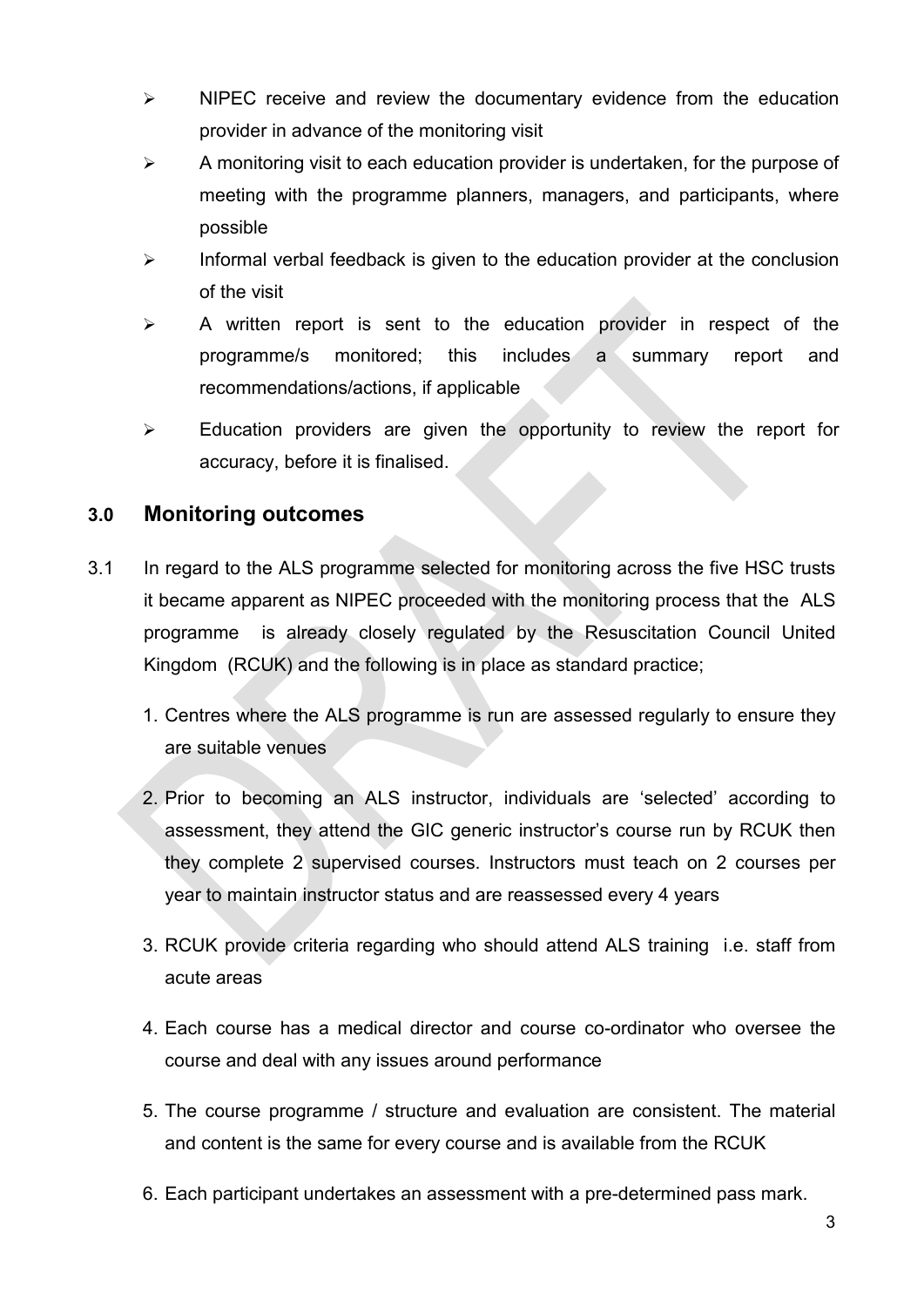This information was shared with the DHSSPS and it was agreed that monitoring of these programmes should be "stepped down" as there was already well established and developed quality assurance processes in place.

#### **4.0 Summary of monitoring outcomes**

- 4.1 Four programmes were monitored (Table 1). A range of education providers delivered these programmes in the format of modules, short courses, or study days
- 4.2 This section of the report provides a summary of monitoring outcomes
- 4.3 The education providers engaged fully in the monitoring process. The education providers were keen to use the findings of the monitoring process to improve the standard of nursing and midwifery education and learning opportunities, with a focus on improving patient and client care. In the majority of cases a systematic approach was used in the planning stages and in the delivery of the educational programmes. Organisational quality assurance systems were, seen to be well established, with the significant developments referenced last year being sustained.
- 4.4 Participants and managers provided feedback demonstrating that overall, they were very satisfied with the quality of the education programmes provided. Feedback was obtained either on the day, or within one week of the monitoring visit.
- 4.5 In summary, the programmes quality assured were found to be of a very high standard and, overall, the intended outcomes were achieved. In the context of continuous quality improvement, the monitoring process identified a number of issues for attention across the majority of providers; these are outlined in section 5.

## **5.0 Issues arising**

5.1 The majority of education providers do ensure that participants are provided with relevant information prior to embarking on an education programme. This information provides an opportunity to all stakeholders to gain an understanding of the aim of the programme, the intended learning outcomes and the target audience. Where appropriate education providers were prompted to ensure that relevant information was easily accessible and provided the pertinent information. For the past number of years one Education provider has been prompted to address the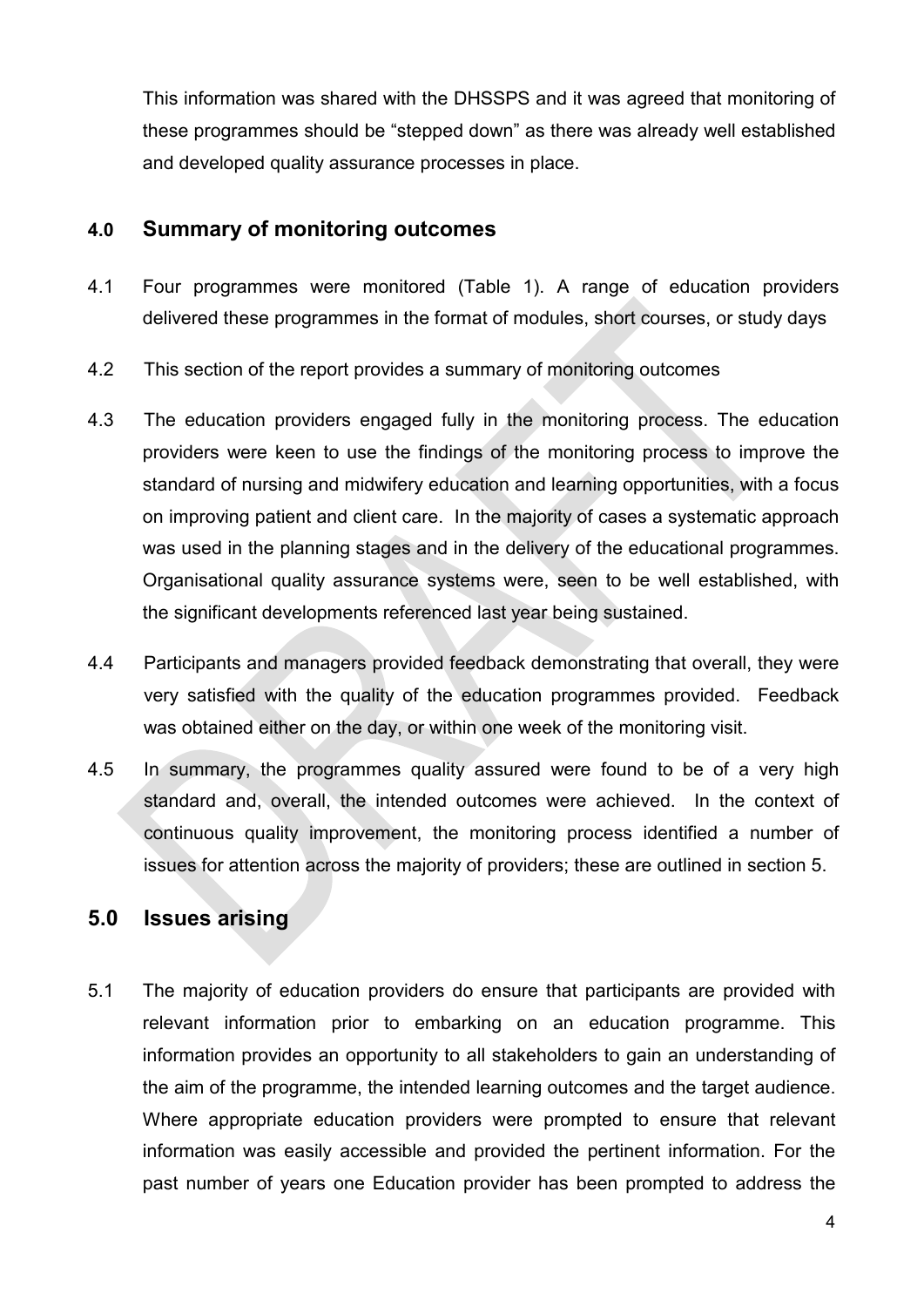lack of relevant information for participants prior to embarking on an educational programme.

This education provider advised the monitoring team this year as follows… "the School of Nursing is currently reviewing its on line prospectus for all its courses. This has been on-going for some time and internal University processes have agreed a faculty wide approach to dissemination of the levels of information provided on-line. This limits the scope for the School to produce bespoke in-depth information for each course. Contact details for course directors are provided for prospective applicants should they require further details".

 It was rehearsed with the education provider by the monitoring team that such information is necessary to ensure that appropriate development activities are selected, and that the right person has access to the right course. It also helps the participant and the manager understand the commitment required when undertaking a learning activity and informs the effective completion of the learning agreement template, which has been developed by NIPEC (http:/www.nipec.hscni.net/doc/learning agreement Template for Post Registration Commissioned Course.pdf). It is notable, in this year's monitoring cycle, that an all the students on one particular programme had completed a Learning Agreement Template.

- 5.3 Where relevant education providers were guided to articulate the relationship between the learning outcomes of the activity and the potential to change practice and improve the safety and quality of the delivery of patient and client care, including the patient experiences. It is noteworthy that a number of programmes and staff spoken to as part of the quality assurance monitoring demonstrated how participation in the programme had improved and enhanced their ability to provide person centred care and reflect person centred approaches within their practice.
- 5.4 Education providers were relevant were prompted to provide information in relation to an appropriate and contemporary reading lists.
- 5.5 There was, in some cases, evidence of robust key service provider involvement in the planning, design and agreement of the programme content; this was particularly evident where programmes had recently been reviewed. Where this was not found education providers reported they intended to engage with relevant stakeholders to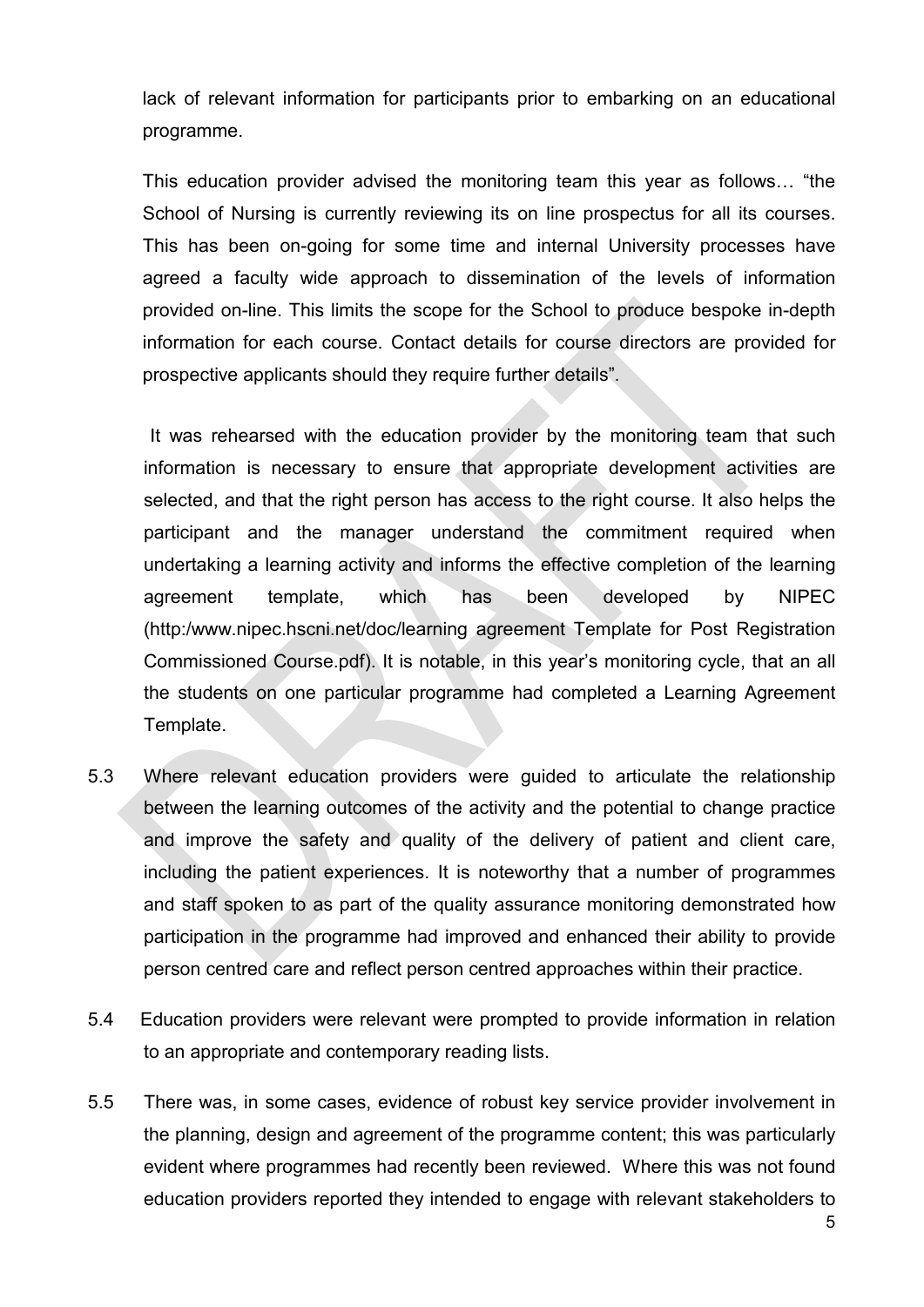review and revise programmes to ensure that their programme content targets service need.

- 5.6 There were excellent examples of classroom-based activities and methodologies used which successfully contributed to the overall achievement of the aim and learning outcomes of a programme including; Human patient simulation, experiential learning and role play.
- 5.7 NIPEC found that, education providers have in place, processes which promote lay and service user involvement across all programmes in a meaningful way. It was suggested to the monitoring teams that as education programmes are subject to review, it is planned to involve service users and carers in this process, where relevant/appropriate. However there was also evidence that programme leads were striving to ensure service user experience and involvement in other ways including the use of patient stories, video clips and writings/testimonials from carers*.*
- 5.8 One of the education programmes quality assured asks participants to identify two personal learning outcomes which were negotiated between the student and a practice based facilitator at the beginning of the programme. This approach was reported as working extremely well and the monitoring team were impressed by the number of students who had achieved their personal learning outcomes and as a result had made significant changes to practice and the delivery of person centred safe effect care.
- 5.9 It was also noted that whilst there were in general, robust internal quality assurance systems and processes involving relevant stakeholders as with last year, there is potential for improvement regarding the involvement of lay and service user input into these. It is notable that universities now have in place systems and processes which facilitate the involvement of relevant lay and user input into course committees, to make sure that view point is considered as part of the internal quality assurance process. Where relevant education providers were encouraged to engage these processes as part of their internal quality assurance arrangements. The in-service education provider has in place two Quality Standards Boards which ensures that the same standards apply across the whole organisation. There was evidence to suggest that this process has strengthened since last year.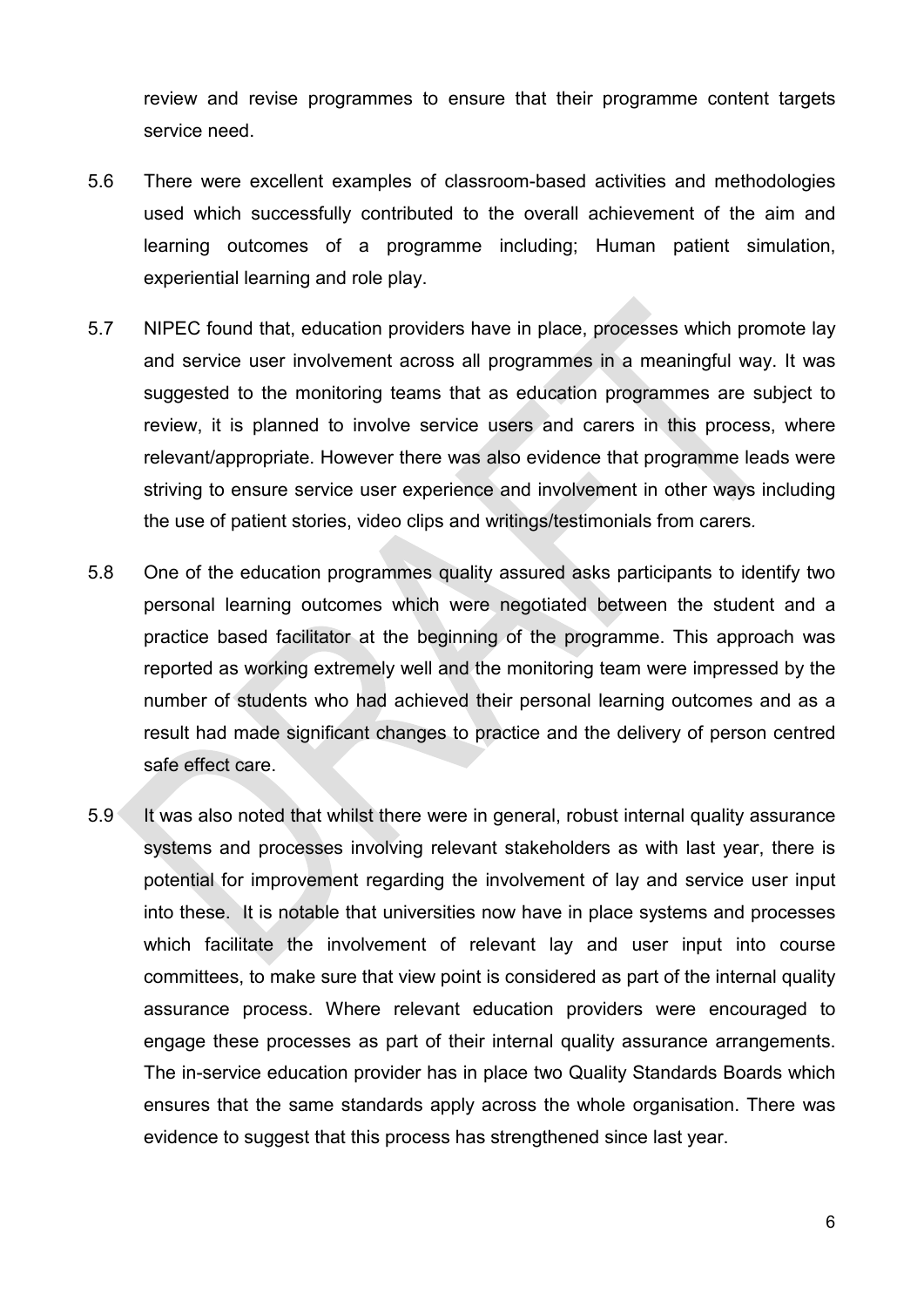- 5.10 NIPEC facilitated a meeting with the education providers in April 2013 to agree a submission template, detailing the evidence required prior to a monitoring visit. Since then due to staff change over one to one sessions has been facilitated were necessary. This approach has been welcomed by the education providers. It is noteworthy that as with last year the evidence submitted in advance of the monitoring visits this year was of a high standard.
- 5.11 Education providers who participated in the 2014 quality assurance exercise were fully engaged in the process and fully supported the NIPEC monitoring team. NIPEC would like to thank all those who contributed so willingly and helpfully to the monitoring process.

#### **6.0 Conclusion**

- 6.1 The responses from the education providers who participated in the 2014-15 quality assurance process demonstrated a commitment to the Quality Assurance process and on-going quality improvement.
- 6.2 Feedback and individual action plans relating to each programme quality assured have been agreed and signed off with the education providers.

#### **7.0 Summary of progress actions for monitoring cycle 2013-2014**

Where relevant the education providers provided documentary evidence to confirm that the matters for action highlighted as a result of the Quality Assurance monitoring undertaken during 2013-2014, have been satisfactorily addressed. It is relevant to note that the Stand Alone Module "Insulin Initiation and Adjustment in Paediatric Diabetes Care" monitored by NIPEC last year is no longer being offered. In light of the recommendations stemming from the Quality Assurance monitoring of this programme NIPEC in partnership with the PHA is taking forward a review of *"Initiation and Adjustment"* within the context of nurse prescribing.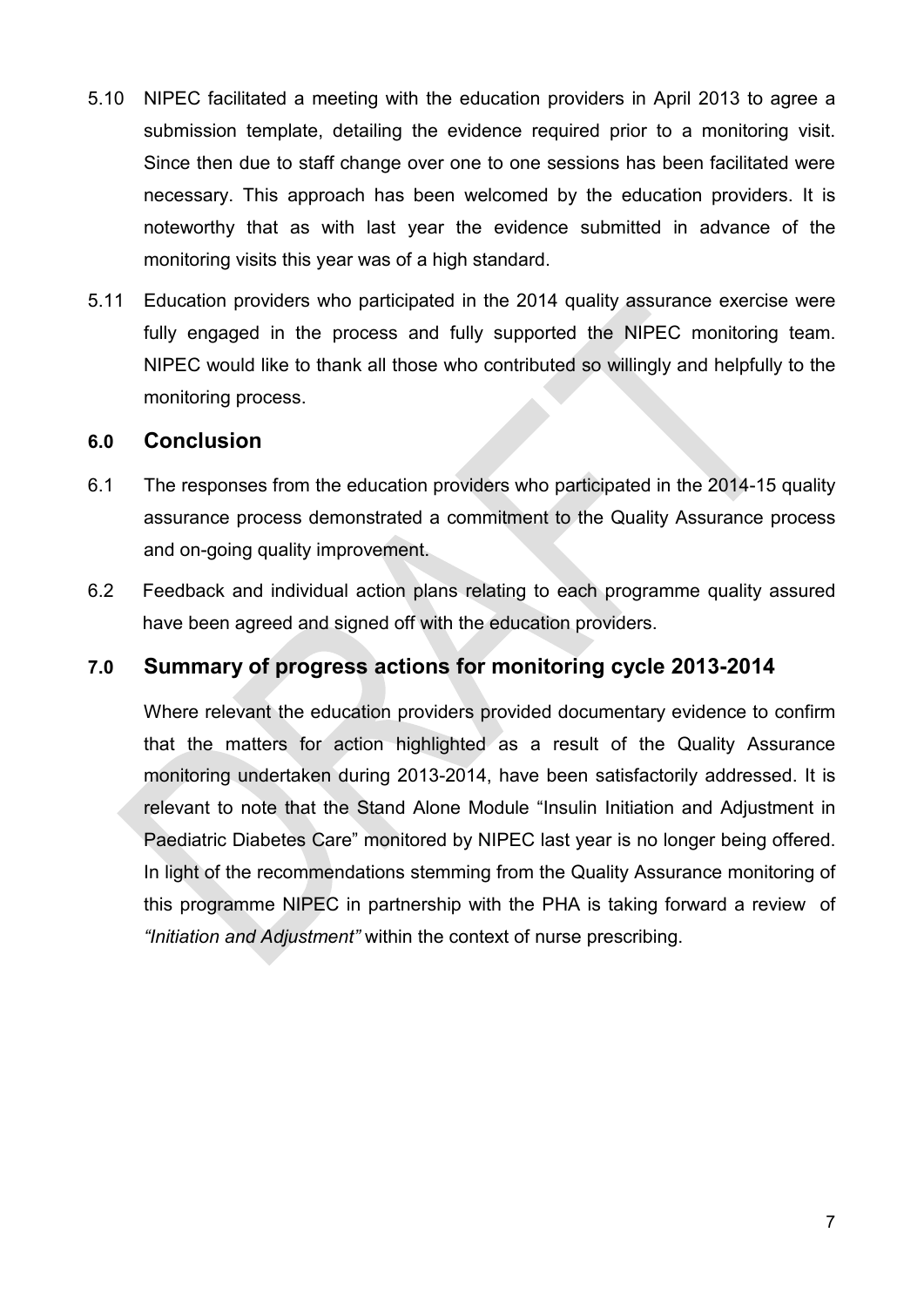**Appendix 1**





## **Northern Ireland Practice and Education Council for Nursing and Midwifery**

**Quality Assurance Framework for Monitoring Development and Education Activities Commissioned by the Department of Health and Social Services and Public Safety**

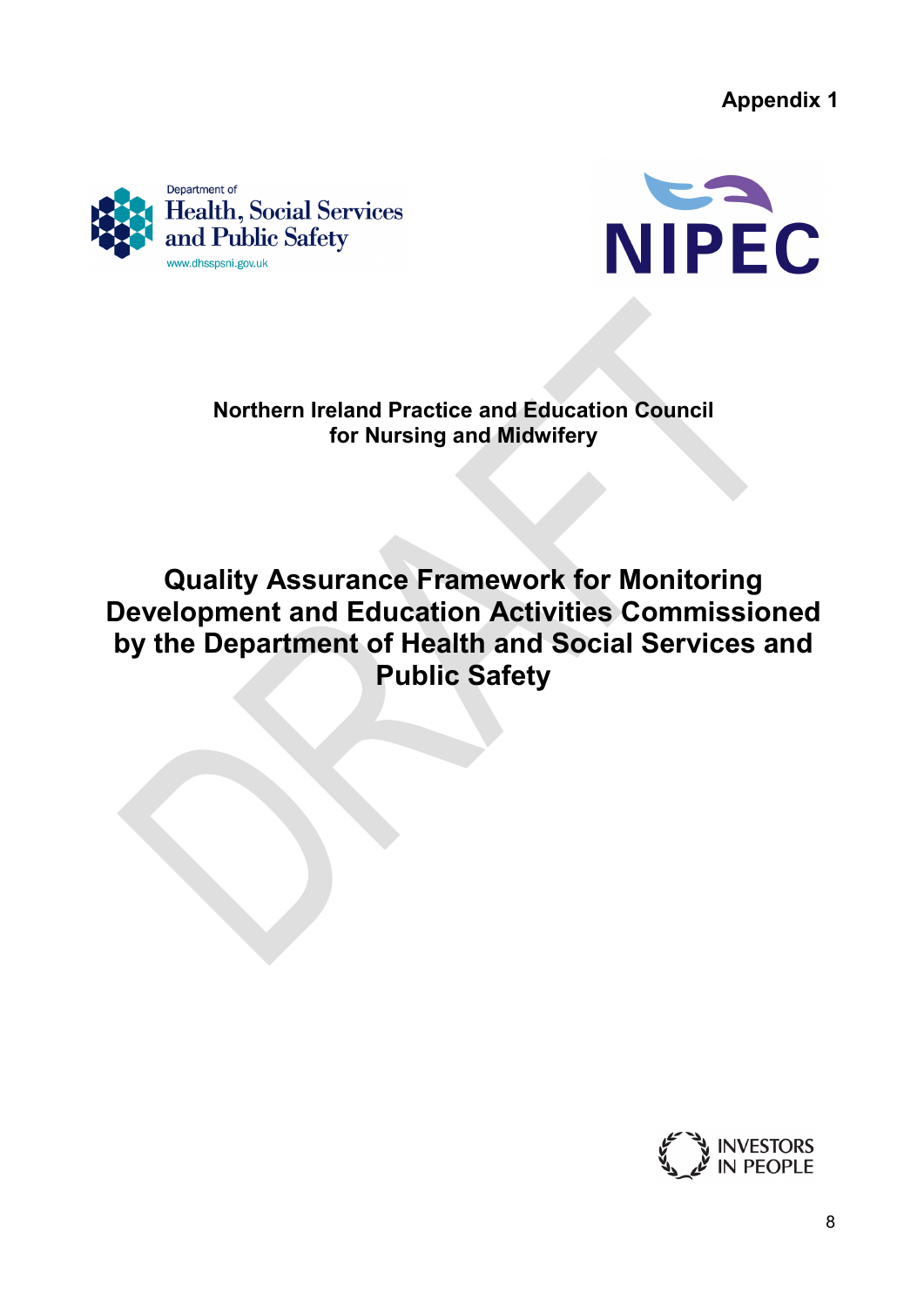#### **1.0 INTRODUCTION**

- 1.1 Since 2005, the Northern Ireland Practice and Education Council for Nursing and Midwifery (NIPEC) has been quality assuring development of practice and postregistration education activities commissioned by the Department of Health and Social Services and Public Safety (DHSSPS) Education Commissioning Group (ECG). These activities for nurses and midwives may include: study days; single modules; courses leading to an academic award; and a range of other development activities, such as development of practice. The activities are delivered in Northern Ireland by the In-Service Consortia, Higher Education Institutions, Health and Social Care (HSC) Trusts and a range of training organisations. The DHSSPS, ECG and HSC Trusts require assurances that the education and development activities meet their requirements and provide value for money.
- 1.2 The Nursing and Midwifery Council (NMC) regulates a number of nursing and midwifery programmes commissioned by the DHSSPS for entry to, or for recording an additional qualification on their register. Quality assurance of these programmes is not included within this framework.
- 1.3 This document presents an updated version of the 2005 framework, agreed with the DHSSPS. The framework is designed with a particular focus on the contribution commissioned education and development activities make in relation to changing practice and improving the safety and quality of the delivery of patient and client care, including the patient experience. This is achieved by improving the knowledge and skill base of the participants.

## **2.0 THE QUALITY ASSURANCE FRAMEWORK**

- 2.1 The quality assurance framework involves NIPEC working with providers to evaluate the quality of provision. The quality assurance process has a particular focus on the contribution commissioned education and development activities make in relation to changing practice and improving the safety and quality of the delivery of patient and client care, including the patient experience. The monitoring cycle commences 1 October each year and concludes on 30th September the following year.
- 2.2 Criteria have been established to inform the monitoring process. Education providers and HSC Trusts funded by the DHSSPS to provide education or development of practice activities are expected to ensure that the funded activities meet the criteria.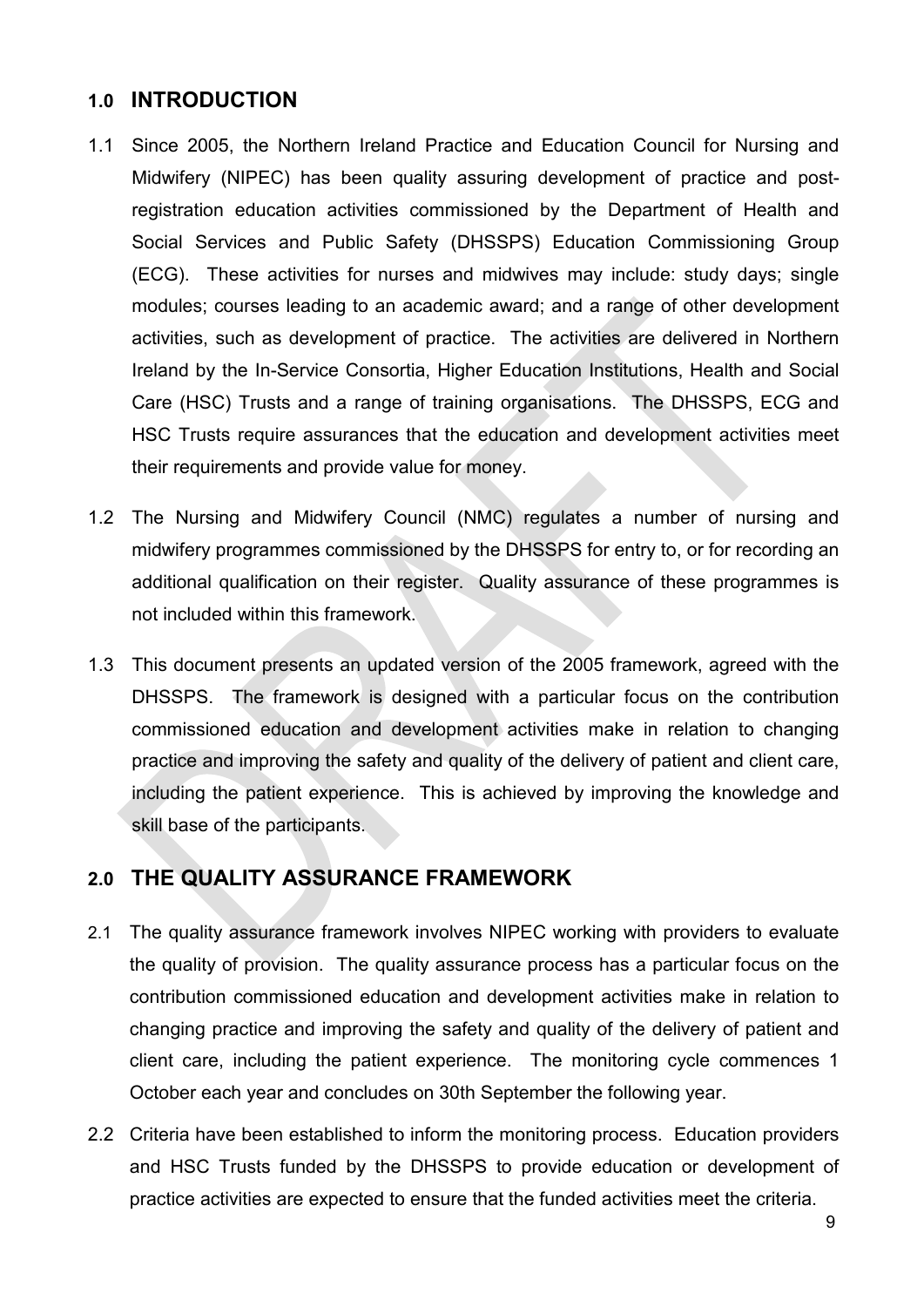The criteria are presented as good practice statements, and address:

- the need for transparency of the provider's intentions
- links with improving patient and client care
- the requirements to make best use of partnership working
- value for money.
- 2.3 The monitoring criteria are:
	- 1. The documentation supporting the activity provides the required detail to enable all stakeholders to understand the intended outcomes.
	- 2. A systematic approach to the design of the activity is used, based on the identified need of service providers.
	- 3. The planning process of the activity involves people with relevant expertise and demonstrates partnership working.
	- 4. There is a clear description of the
	- 5. learning outcomes.
	- 6. A clear relationship is demonstrated between the learning outcomes of the activity and the potential to change practice and improve the safety and quality of the delivery of patient and client care, including the patient experience.
	- 7. Organisational processes are in place to enable lay and service user perspectives to inform the design and delivery of the activity, where relevant.
	- 8. The activity is delivered using appropriate methodologies and is supported by adequate resources.
	- 9. Quality assurance systems and processes are robust, involve all relevant stakeholders, and demonstrate that the activity has met the required criteria.

## **3.0 MONITORING PROCESS**

- 3.1 NIPEC has established a monitoring process in relation to the agreed sample of development and education activities funded by the DHSSPS, as identified in Section 1. NIPEC consults with the DHSSPS each year to agree the sample for monitoring and takes forward arrangements to monitor the selected sample of activities. This is based on information provided by the ECG or the In-Service Education Consortia regarding DHSSPS funded activity.
- 3.2 In collaboration with the DHSSPS, NIPEC will undertake annual monitoring for agreed sample as follows: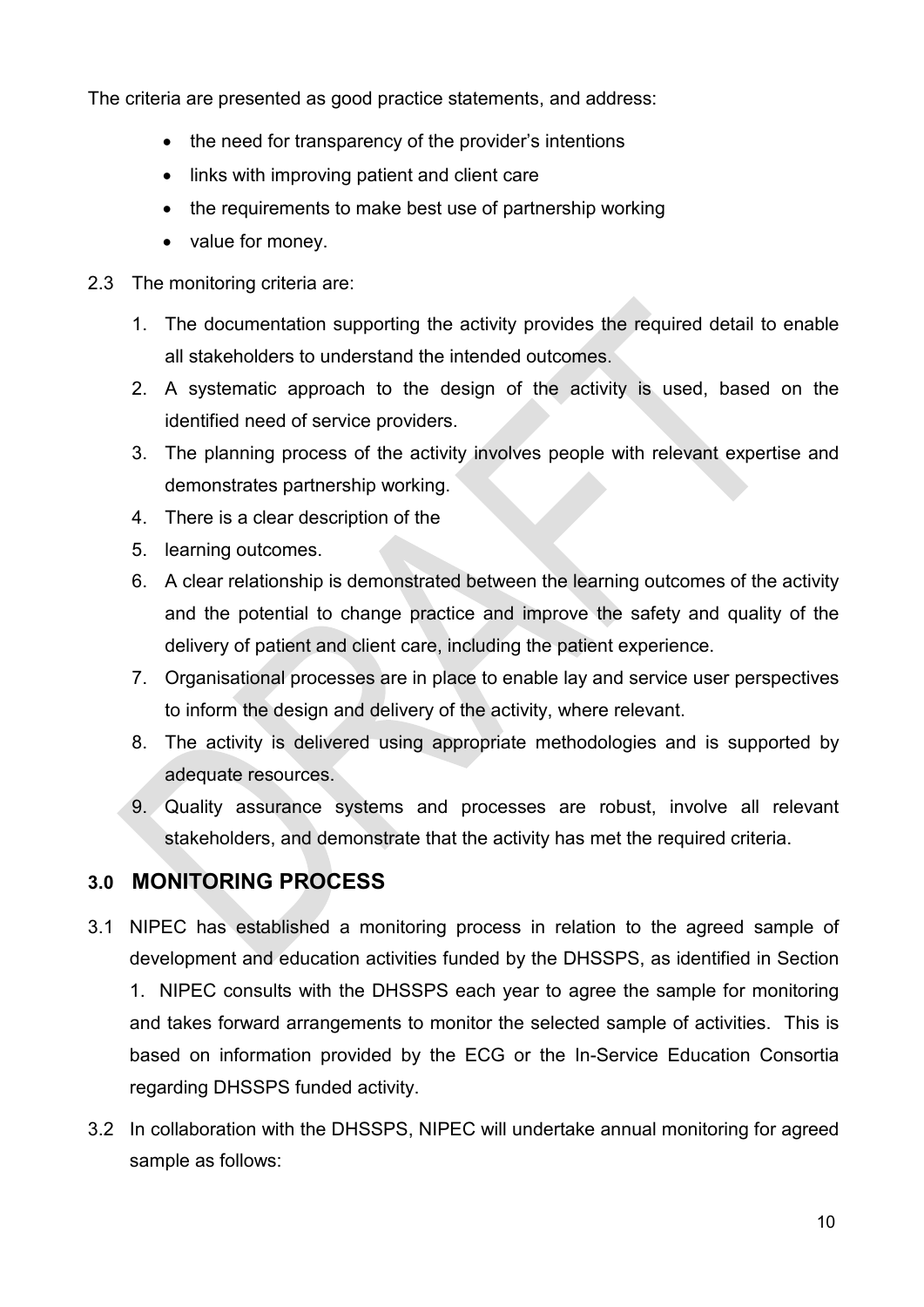- identify annual themes for monitoring
- agree a selection of activities for monitoring.
- 3.3 NIPEC will make arrangements for designated representative/s of the NIPEC professional team to visit the selected provider organisations to undertake the monitoring activity and will:
	- meet with individuals in lead roles in relation to delivery of the activity
	- $\bullet$  seek views of participants and their managers<sup>[2](#page-11-0)</sup> involved in the activity
	- meet with others, as required.
- 3.4 The provider submits documentation to NIPEC at least two weeks in advance of the monitoring visit. The documentation should provide evidence of compliance with the criteria. Appendix Two provides information regarding the documentation that may be submitted to demonstrate compliance with the criteria, together with control indicators which have been cross referenced with the information that may be submitted. Appendix Three provides guidance to providers regarding presentation of the documentation.
- 3.5 The designated NIPEC representative/s will review the documentation submitted by the provider to determine the extent of compliance and will seek further information, as required, during the monitoring visit. On completion of the visit, the NIPEC representative/s will provide a verbal report to the organisation. A written report of the monitoring activity is forwarded to each provider organisation. The provider organisation will be required to submit a response to NIPEC regarding the recommendations, which will be followed up in the next monitoring year.
- 3.6 NIPEC provides a summary report to the DHSSPS and the DHSSPS Education Strategy Group, on completion of each monitoring cycle. An annual meeting is held with the DHSSPS to discuss issues arising from the monitoring activities.

<span id="page-11-0"></span><sup>&</sup>lt;sup>2</sup> This may be conducted by face to face meetings or by other means of communication, such as teleconference or videoconference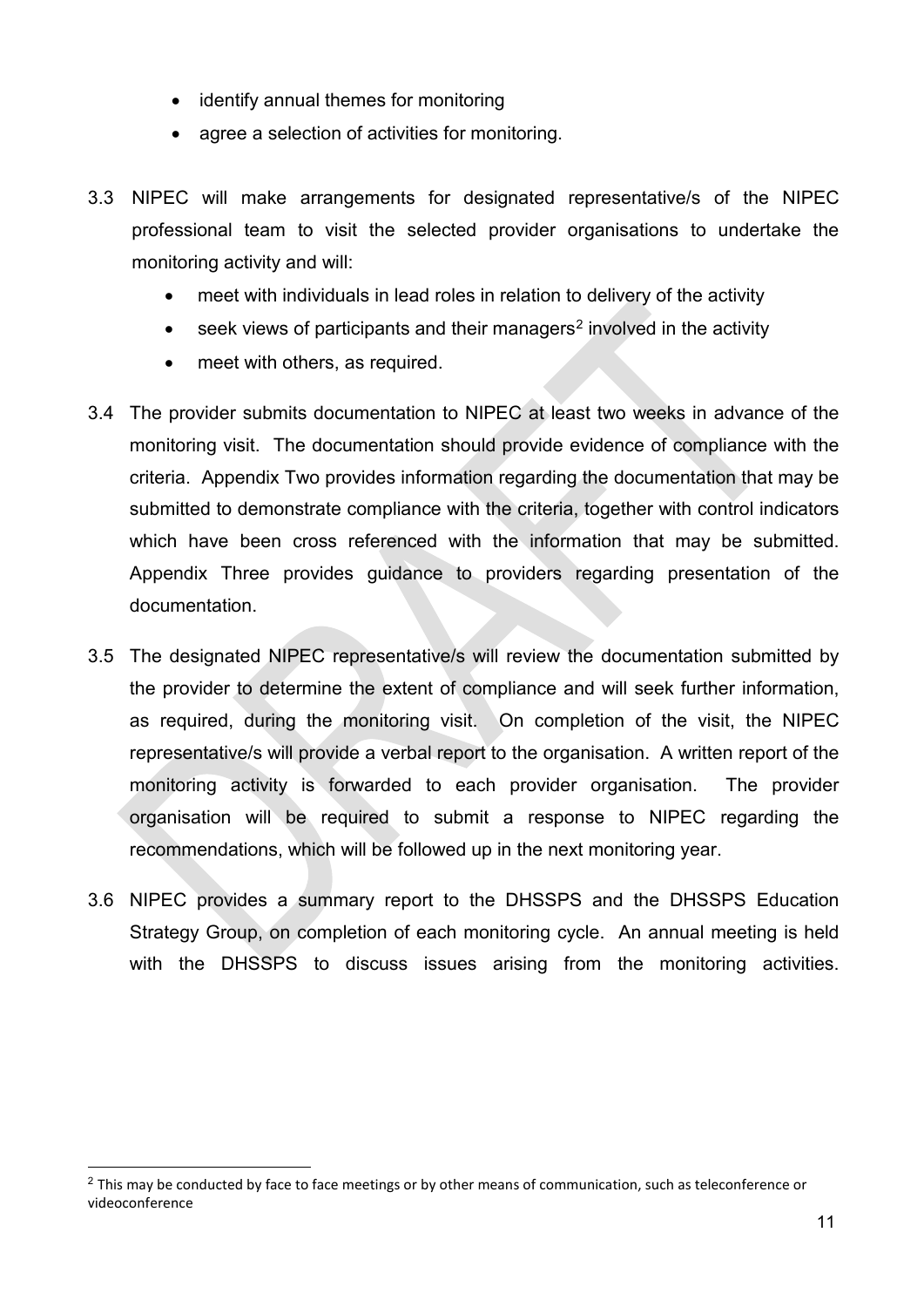## **GUIDANCE FOR PROVIDERS REGARDING INFORMATION PROVIDED IN ADVANCE OF THE MONITORING ACTIVITY**

 $\mathcal{L}_{\mathcal{A}}$ 

|                | <b>Criteria</b>                                                                                                                                          | <b>Criterion Control Indicators</b>                                                                                                                                                                                           | Information provided by education/service provider<br>organisations to inform the monitoring activity                                                                                                                                                                                                                                                                                                                                                                                                                                                                                               |
|----------------|----------------------------------------------------------------------------------------------------------------------------------------------------------|-------------------------------------------------------------------------------------------------------------------------------------------------------------------------------------------------------------------------------|-----------------------------------------------------------------------------------------------------------------------------------------------------------------------------------------------------------------------------------------------------------------------------------------------------------------------------------------------------------------------------------------------------------------------------------------------------------------------------------------------------------------------------------------------------------------------------------------------------|
|                | The documentation<br>supporting the activity<br>provides the required<br>detail to enable all<br>stakeholders to<br>understand the intended<br>outcomes. | The activity is underpinned by<br>documentary evidence which is<br>available and accessible to all key<br>stakeholders.<br>Identifiable systems are in place to<br>2<br>facilitate the sharing of this<br>information.        | Documentation should provide information to all key<br>stakeholders including detail on:<br>the overall aim, and learning outcomes of the activity<br>$\bullet$<br>the design and delivery of the activity<br>the evaluation of the activity, including assessment<br>strategy<br>support in the workplace, if required<br>anticipated benefits in terms of changing practice and<br>improving the safety and quality of the delivery of<br>patient and client care, including the patient<br>experience.<br>Systems and processes are in place to share this information<br>with key stakeholders. |
| $\overline{2}$ | A systematic approach to<br>the design of the activity is<br>based<br>the<br>used,<br>on<br>identified<br>of service<br>need<br>providers                | Assessment of need for activity<br>clearly stated by service providers in<br>advance of activity being planned.<br>Clear rationale for the choice of<br>$\overline{2}$<br>strategies employed to meet the<br>identified need. | Documentation should provide information about:<br>the need for the activity, as communicated by service<br>$\bullet$<br>providers prior to the initiation of the planning process<br>the planning process for the activity to meet that<br>identified need and demonstrating a systematic<br>approach<br>engagement with relevant key stakeholders in the<br>planning phase.                                                                                                                                                                                                                       |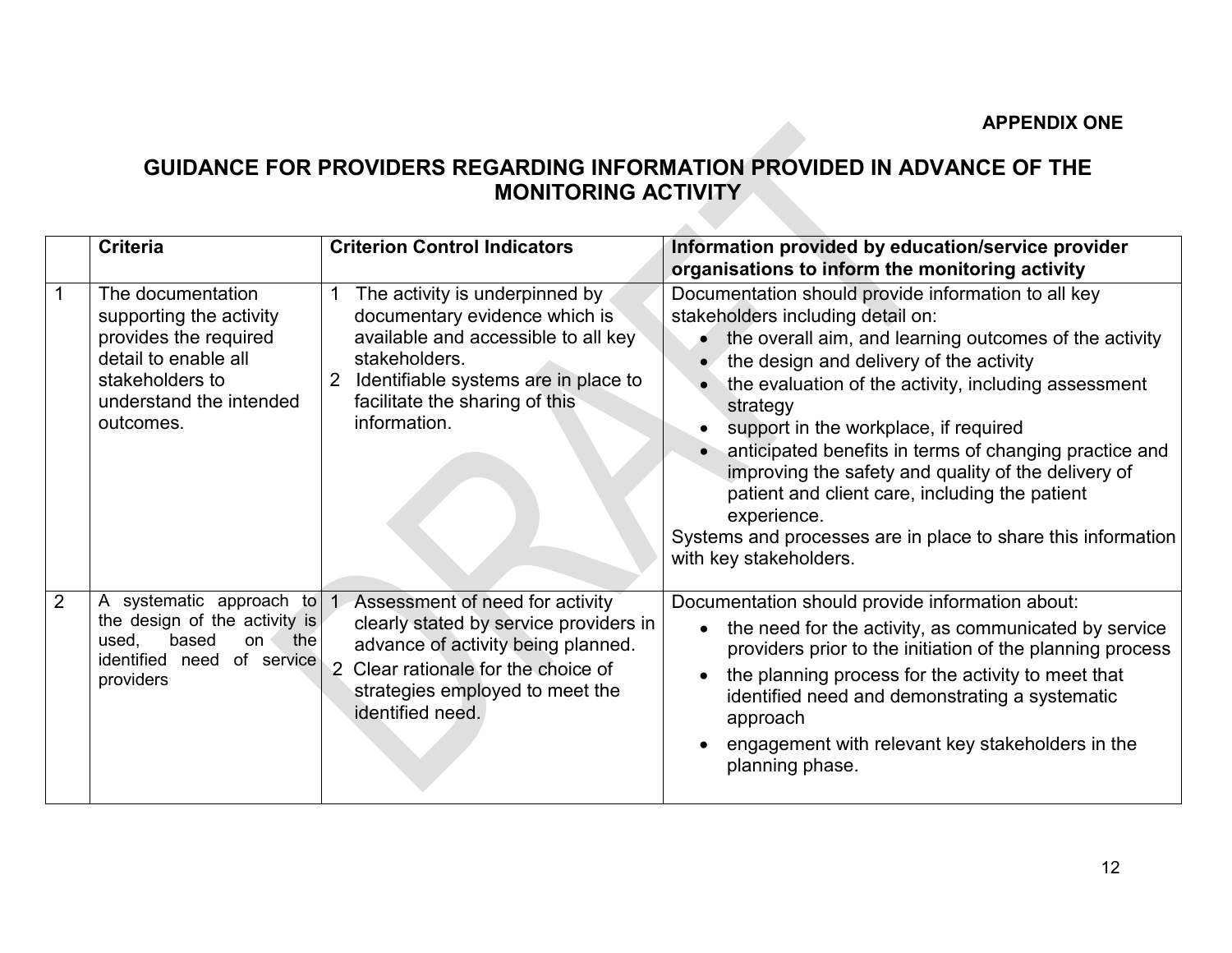| 3 | The planning process of<br>activity involves people<br>with relevant expertise<br>and demonstrates<br>partnership working.                                                                                                                                                                             | Identification and involvement of<br>people with relevant expertise in the<br>planning phase<br>Clear rationale for choice of key<br>$\overline{2}$<br>persons involved in the planning<br>process<br>Involvement in partnership working<br>3 | Documentation should provide information about:<br>the lead person who has responsibility for the<br>$\bullet$<br>planning and delivery of the activity, including the<br>rationale for this decision<br>the expertise of those involved in the planning and<br>design of the activity and the rationale for these<br>decisions.                                                 |
|---|--------------------------------------------------------------------------------------------------------------------------------------------------------------------------------------------------------------------------------------------------------------------------------------------------------|-----------------------------------------------------------------------------------------------------------------------------------------------------------------------------------------------------------------------------------------------|----------------------------------------------------------------------------------------------------------------------------------------------------------------------------------------------------------------------------------------------------------------------------------------------------------------------------------------------------------------------------------|
| 4 | There is a clear<br>description of the overall<br>aim and the learning<br>outcome/s.                                                                                                                                                                                                                   | The activity has a clear aim and<br>learning outcomes.                                                                                                                                                                                        | Documentation should provide information about:<br>• the overall aim and learning outcomes for the activity.                                                                                                                                                                                                                                                                     |
| 5 | clear relationship<br>is<br>$\mathsf{A}$<br>demonstrated<br>between<br>the learning outcomes of<br>activity<br>and<br>the<br>the<br>potential<br>change<br>to<br>practice and improve the<br>safety and quality of the<br>delivery of patient and<br>client care, including the<br>patient experience. | The activity will result in benefit to<br>$\mathbf{1}$<br>the participant and improvements to<br>patient/ client care outcomes.<br>2<br>Benefits for the organisation are<br>clearly identified.                                              | Documentation should provide information that:<br>clearly links the outcomes of the activity with<br>improvements in the practice of the participants<br>demonstrates how the activity has the potential to<br>change practice and improve the safety and quality of<br>the delivery of patient and client care, including the<br>patient experience.                            |
| 6 | Organisational processes<br>are in place to enable lay<br>and service user<br>perspectives to inform the<br>design and delivery of the<br>activity, where relevant.                                                                                                                                    | Organisational systems are in place<br>to engage lay and service users.                                                                                                                                                                       | Documentation should provide information about the<br>processes in place in the organisation to facilitate lay and<br>service user perspectives in the planning, design,<br>delivery/implementation and evaluation of the activity.<br>If it is deemed that this is not relevant to the activity an<br>explanatory note or a clearly articulated rationale would be<br>expected. |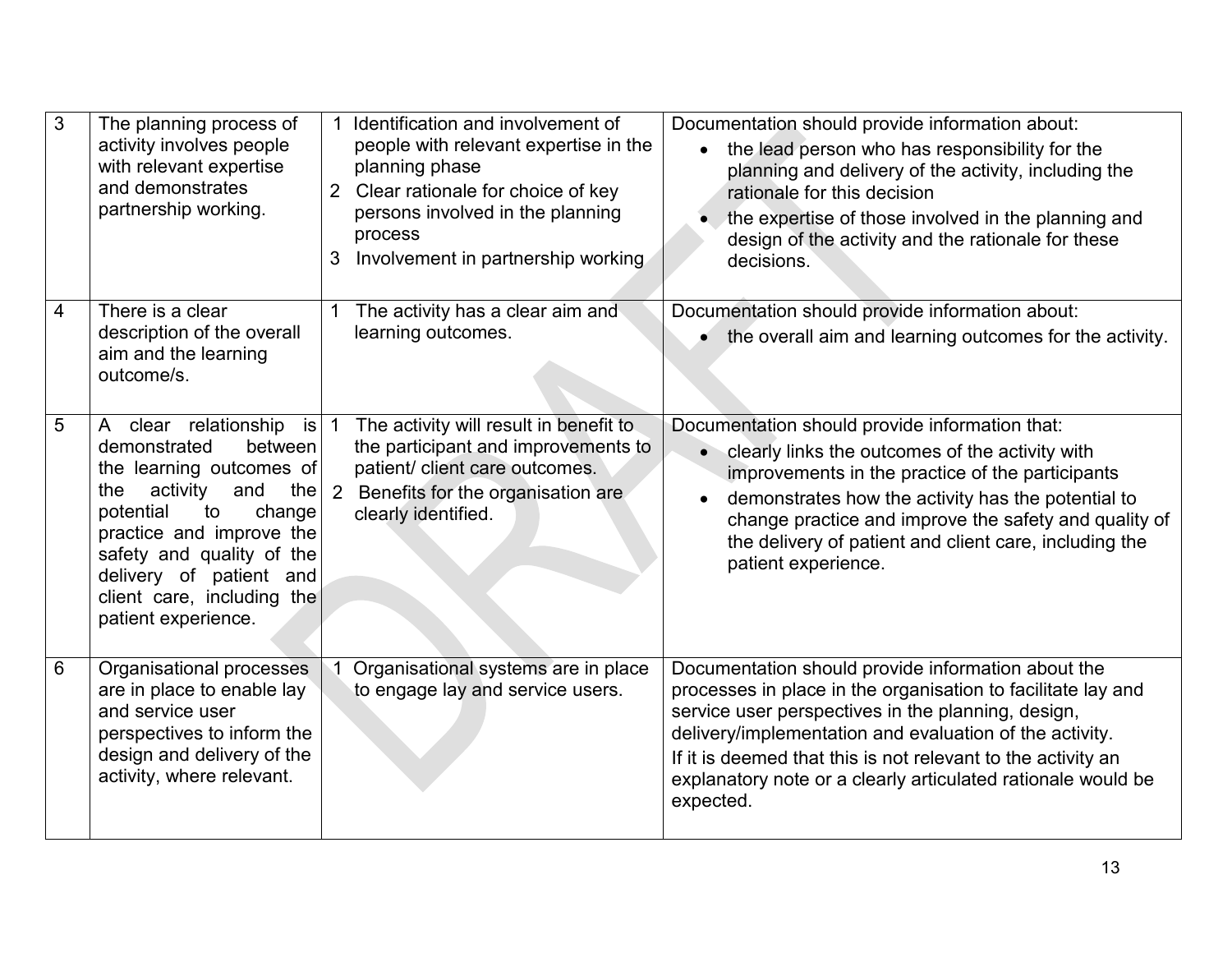|   | The activity is delivered<br>using appropriate<br>methodologies and is<br>supported by adequate<br>resources.                                                                    | The activity is appropriately<br>delivered / implemented and<br>adequately resourced.                                          | Documentation should provide information about the delivery<br>methodology, including:<br>the timetable of events<br>a brief description of the various elements of the<br>activity<br>brief details about the expertise of the key personnel<br>involvement.                                                                                                                                                                                                                                                                                                                                                                                                                                                                                                                                                              |
|---|----------------------------------------------------------------------------------------------------------------------------------------------------------------------------------|--------------------------------------------------------------------------------------------------------------------------------|----------------------------------------------------------------------------------------------------------------------------------------------------------------------------------------------------------------------------------------------------------------------------------------------------------------------------------------------------------------------------------------------------------------------------------------------------------------------------------------------------------------------------------------------------------------------------------------------------------------------------------------------------------------------------------------------------------------------------------------------------------------------------------------------------------------------------|
| 8 | <b>Quality Assurance</b><br>systems and processes<br>are robust, involve all<br>relevant stakeholders,<br>and demonstrate that the<br>activity has met the<br>required criteria. | <b>Robust Quality Assurance systems</b><br>and processes are in place.<br>Robust evaluation strategy.<br>$\mathbf{2}^{\prime}$ | Documentation should provide information about:<br>organisational Quality Assurance systems and<br>processes that will demonstrate the links between<br>evaluation processes, involvement of key<br>stakeholders and accountability for overall quality<br>enhancement<br>the measurement of the anticipated contribution that<br>the activity should make in relation to overall quality<br>improvement in service delivery and enhancement to<br>the practice of the participant<br>evaluation strategy indicators mapped against:<br>the expected outcomes of the activity<br>return on investment for the organisations<br>the methods used to disseminate the<br>$\triangleright$<br>evaluation of the activity across and up through<br>organisational structures (education and<br>service provider organisations). |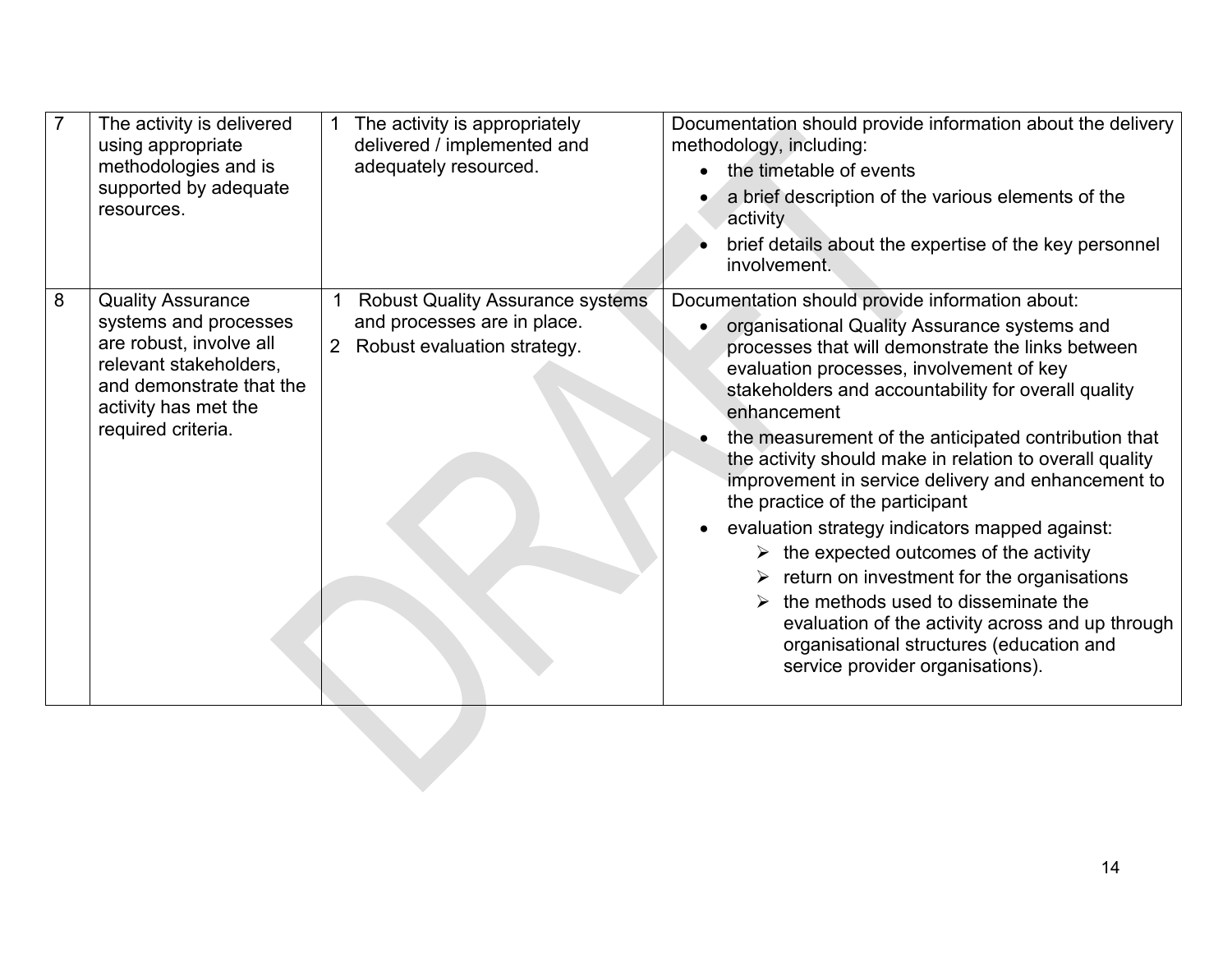#### **PRESENTATION OF DOCUMENTATION**

It is helpful if the information is provided in a structured format that provides concise and clear evidence of meeting the criteria. The following provides guidance regarding the presentation. It is also helpful if the information is cross-referenced against the monitoring criteria for ease of analysis.

| <b>INTRODUCTION</b> | Provide a summary of activity, number and type of         |
|---------------------|-----------------------------------------------------------|
|                     | participants, date/s of delivery of programme and a brief |
|                     | summary of the outcome of the activity and action plan    |
|                     | to manage issues arising, if required. This information   |
|                     | should establish the impact the activity is expected to   |
|                     | have on changing practice and improving the safety and    |
|                     | quality of the delivery of patient and client care,       |
|                     | including the patient experience.                         |

# **PLANNING PROCESS** Describe the rationale for activity, together with a summary of the planning process, including involvement of key stakeholders.

**AIM AND OBJECTIVES** Provide a stated aim and list of outcomes/objectives.

**PROGRAMME STRUCTURE** Provide information regarding the structure of the activity, methodology for delivery and rationale for selection of methodology.

**PROGRAMME OUTLINE** Provide a timetable for delivery, together with a brief description of each element, those involved and their expertise in relation to the activity.

**EVALUATION** Describe the evaluation process, to include quality of delivery and evaluation of achievement of outcomes in relation to individual participant and organisational perspectives. The process should clearly evidence how the activity is expected to change individual practice and improve the safety and quality of the delivery of patient and client care, including the patient experience.